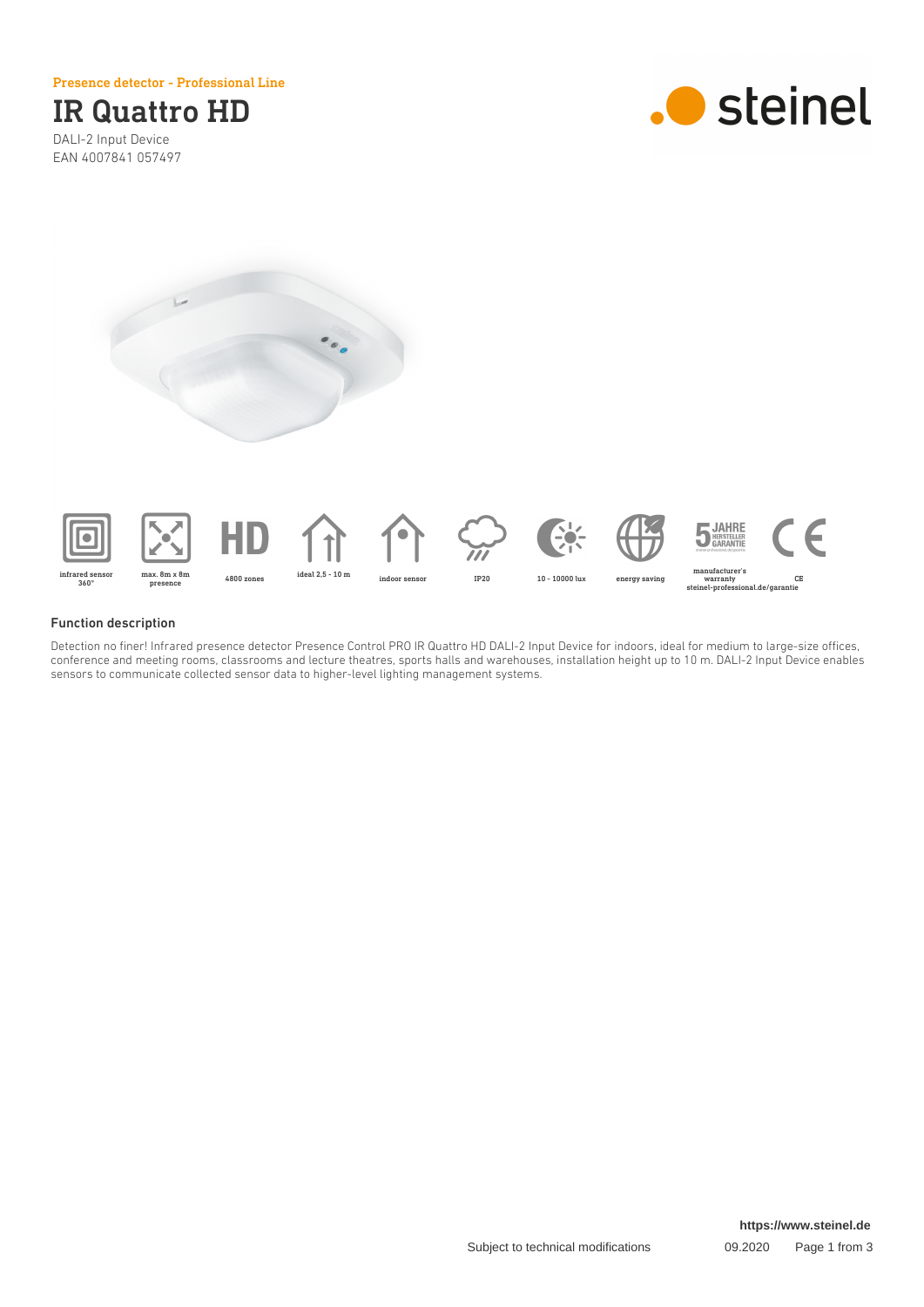## IR Quattro HD

DALI-2 Input Device EAN 4007841 057497



### Technical specifications

| Type                                             | Presence detector                                                                                                                                                                                                                                                  |
|--------------------------------------------------|--------------------------------------------------------------------------------------------------------------------------------------------------------------------------------------------------------------------------------------------------------------------|
| Dimensions (L x W x H)                           | $50 \times 120 \times 120$ mm                                                                                                                                                                                                                                      |
| Mains power supply                               | $12 - 22.5$ V                                                                                                                                                                                                                                                      |
| Sensor Technology                                | passive infrared                                                                                                                                                                                                                                                   |
| Application, place                               | Indoors                                                                                                                                                                                                                                                            |
| Application, place, room                         | classroom, lecture hall, open-plan<br>office, high-bay warehouse,<br>production facilities, conference<br>room / meeting room, duty room,<br>recreation room, changing room,<br>sports hall, reception / lobby,<br>multi-storey / underground car park,<br>Indoors |
| Installation site                                | ceiling                                                                                                                                                                                                                                                            |
| Installation                                     | Concealed wiring                                                                                                                                                                                                                                                   |
| Switching zones                                  | 4800 switching zones                                                                                                                                                                                                                                               |
| Electronic scalability                           | N <sub>0</sub>                                                                                                                                                                                                                                                     |
| Mechanical scalability                           | Yes                                                                                                                                                                                                                                                                |
| Mounting height                                  | $2,50 - 10$ m                                                                                                                                                                                                                                                      |
| Optimum mounting height                          | 2.8 <sub>m</sub>                                                                                                                                                                                                                                                   |
| Detection angle                                  | 360°                                                                                                                                                                                                                                                               |
| Sneak-by quard                                   | Yes                                                                                                                                                                                                                                                                |
| Capability of masking out individual<br>segments | No                                                                                                                                                                                                                                                                 |
| Reach, radial                                    | $8 \times 8$ m (64 m <sup>2</sup> )                                                                                                                                                                                                                                |
| Reach, tangential                                | $20 \times 20$ m (400 m <sup>2</sup> )                                                                                                                                                                                                                             |

| Reach, presence              | $8 \times 8$ m (64 m <sup>2</sup> ) |
|------------------------------|-------------------------------------|
| Twilight setting TEACH       | Yes                                 |
| Twilight setting             | $10 - 1000$ lx                      |
| Switching output 2, floating | No                                  |
| Control output, Dali         | Addressable/slave                   |
| Basic light level function   | No                                  |
| <b>Functions</b>             | Presence function                   |
| With bus coupling            | Yes                                 |
| Settings via                 | <b>Bus</b>                          |
| With remote control          | N <sub>0</sub>                      |
| Interconnection              | Yes                                 |
| Material                     | <b>Plastic</b>                      |
| Ambient temperature          | $-25 - 50$ °C                       |
| Colour                       | white                               |
| Colour, RAL                  | 9010                                |
| Manufacturer's Warranty      | 5 years                             |
| Version                      | DALI-2 Input Device                 |
| PU1. EAN                     | 4007841057497                       |

#### Accessories

| EAN 4007841 003036 | Control PRO guard cage                             |
|--------------------|----------------------------------------------------|
| EAN 4007841 000363 | Surface-mounting adapter Control PRO AP Box (IP54) |